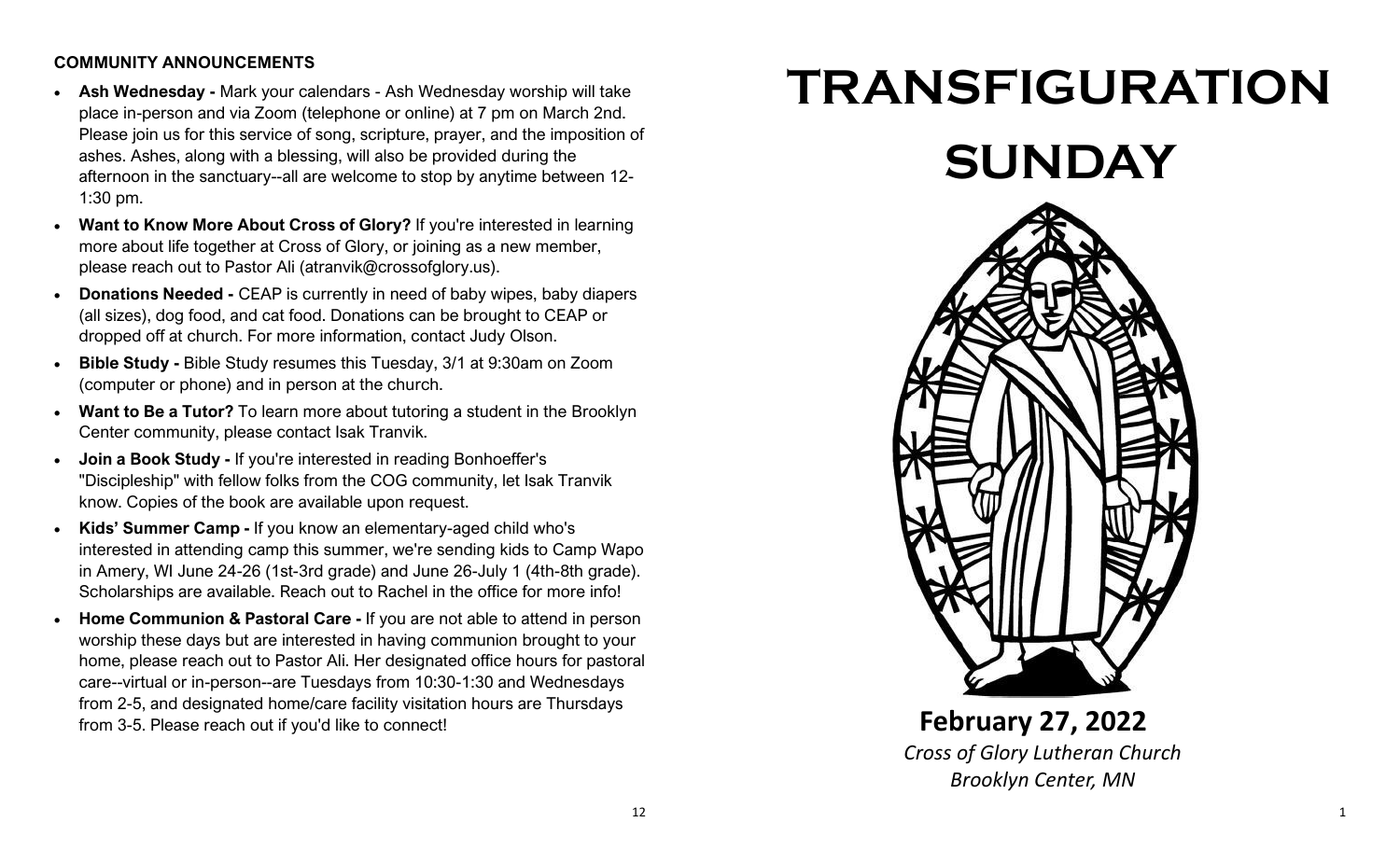# **PRELUDE**

# **WELCOME**

# **CONFESSION + FORGIVENESS**

*Pastor: Blessed be the holy Trinity,*  $\pm$  *one God, who creates us, redeems us, and calls us by name.* **All: Amen.**

*Let us confess our sin in the presence of God and of one another.*

*(Silence is kept for reflection)*

#### *Most merciful God,*

**we confess that we have sinned against you and your beloved children. We have turned our faces away from your glory when it did not appear as we expected. We have rejected your word when it made us confront ourselves. We have failed to show hospitality to those you called us to welcome. Accept our repentance for the things we have done and the things we have left undone. For the sake of Jesus Christ, have mercy on us. Forgive us and lead us, that we may bathe in the glory of your Son born among us, and reflect your love for all creation. Amen.**

*Rejoice in this good news:*

*In*  $#$  *Christ Jesus, your sins are forgiven. You are descendants of the Most High, adopted into the household of Christ, and inheritors of eternal life. Live as freed and forgiven children of God.* **Amen.**



# **WEEKLY PRAYER LIST**

Please join us in lifting up these brothers and sisters in prayer:

*Mavis Wold Jackie Fryhling Shar Lauster Norma Gilbertson Vicky Jacobson Trish Hambrick Marian Henjum*

*Nancy Hengel Sharon Quick Sue Birch Dale Anderson Eilert Pederson*

*To be added or removed from the weekly prayer list, please contact the church office (*[office@crossofglory.us](mailto:office@crossofglory.us)*) or call 763-533-8602.*

You are also welcome to stop at our community prayer wall just outside the sanctuary and add a written prayer, fold it up and place it between the wooden pieces in the wall. Further instruction can be found at the prayer wall.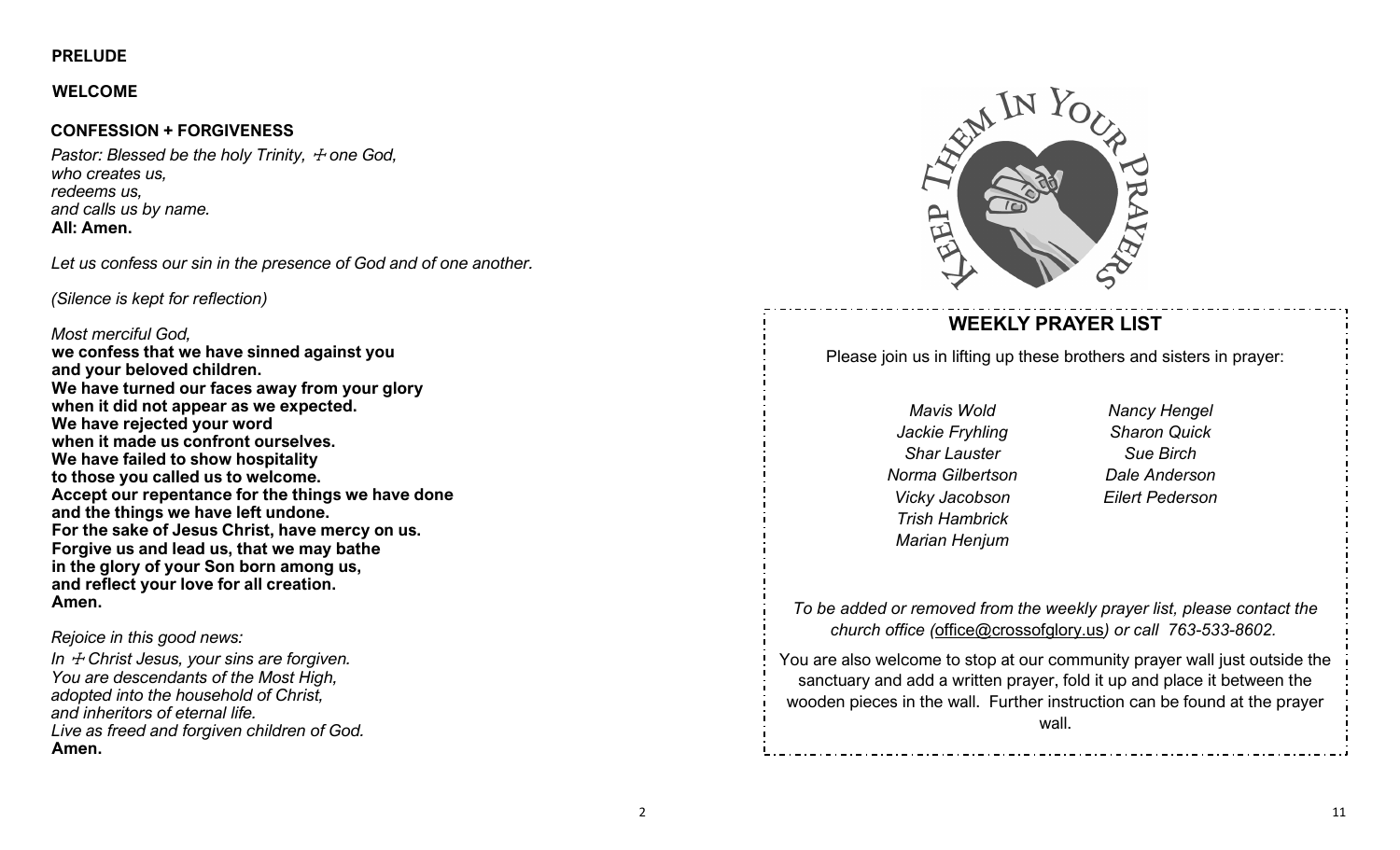#### **MUSIC CREDITS**

The Order of Service is from Evangelical Lutheran Worship which is commended for use in the Evangelical Lutheran Church in America.

Sundays and Seasons © 2020 Augsburg Fortress. Reprinted by permission under Augsburg Fortress Liturgies Annual License #024779. All rights reserved.

#### **WORSHIP LEADERSHIP**

Guest Pastor: Rev. Nick Tangen Vocalist, choir, and handbell director: Keith J. Williams Pianist, vocalist, worship team director, tech director: Mark Trease Vocalist/Percussionist: Erik Haugland Lector: Lois Tollefsrud Greeters: Ron and Lois Tollefsrud Technical Team: Ryan Bailey, Dawn Bailey, and Bill Bailey Ministers: The people of Cross of Glory

#### *\*\* Please stand as you are able \*\**

| <b>MUSIC</b> | <b>He is Exalted</b> | <b>Paris</b> |
|--------------|----------------------|--------------|
| <b>Verse</b> | <b>Chorus</b>        |              |

He is exalted The King is exalted on high I will praise Him He is exalted forever exalted And I will praise His name

#### He is the Lord Forever His truth shall reign Heaven and earth Rejoice in His holy name He is exalted The King is exalted on high

#### **GREETING**

*P: The grace of our Lord Jesus Christ, the love of God, and the communion of the Holy Spirit be with you all.*  **All: And also with you.**

*\*\* Please be seated \*\**

#### **MUSIC Shine on Us Smith**

#### **Verse 1**

Lord, let Your light, Light of Your face shine on us. Lord, let Your light, Light of Your face shine on us. That we may be saved. That we may have life; To find our way in the darkest night. Let Your light shine on us.

#### **Verse 2**

Lord, let Your grace, Grace from Your hand fall on us. Lord, let Your grace, Grace from Your hand fall on us. That we may be saved.

That we may have life; To find our way in the darkest night. Let Your grace fall on us.

#### **Verse 3**

Lord, let Your love, Love with no end come over us. Lord, let Your love, Love with no end come over us. That we may be saved. That we may have life; To find our way in the darkest night, Let Your love come over us. Let your grace fall on us. Let Your light shine on us.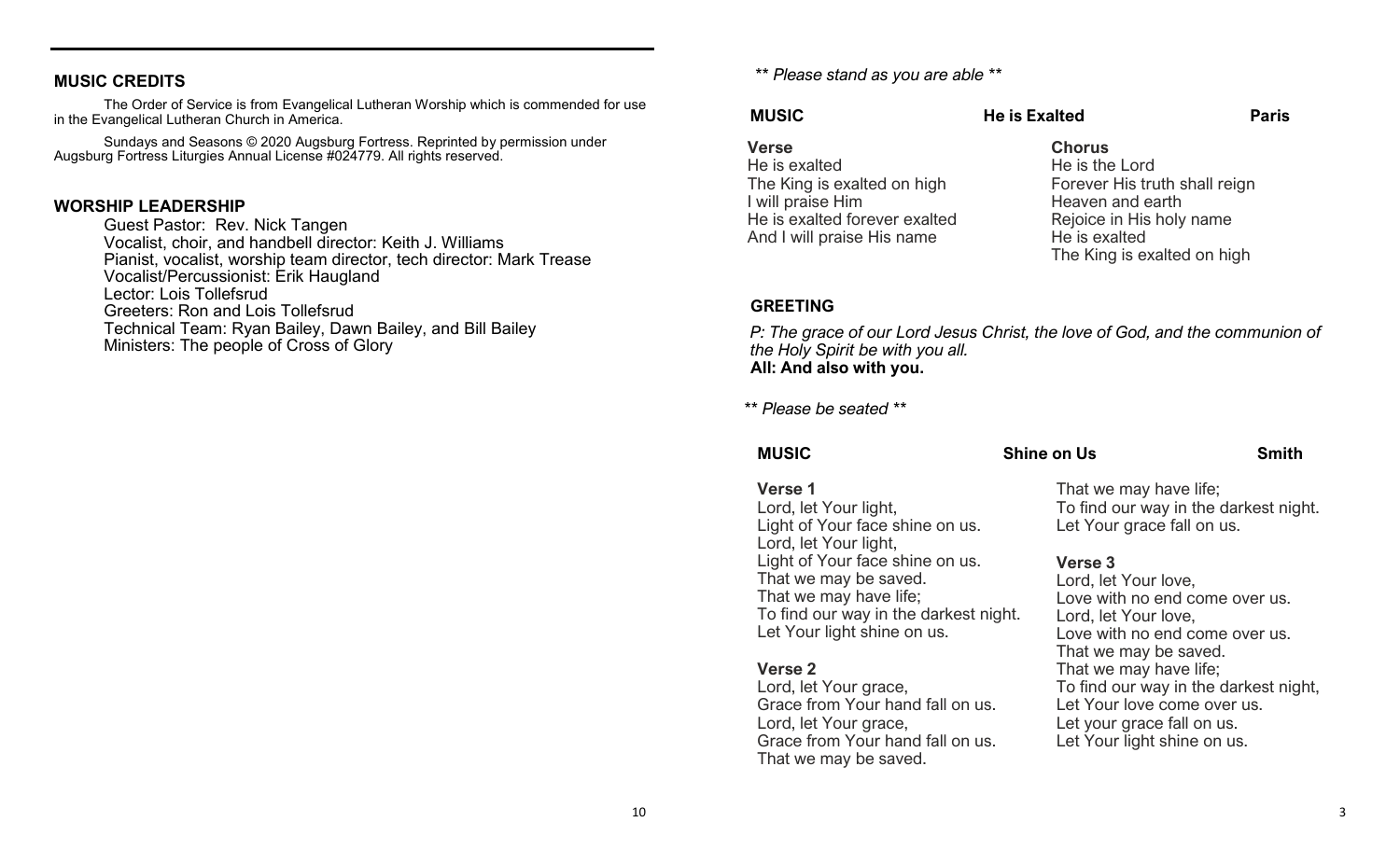### **PRAYER OF THE DAY**

*The Lord be with you.*  **And also with you.**

### *Let us pray together...*

**O God, transfigure our eyes, that we might see your light, and transfigure our hearts, that we might be your light, in the name of the one who shines among us, Jesus Christ our Lord. Amen.**

| <b>MUSIC</b>   |  |
|----------------|--|
| <b>Verse 1</b> |  |

#### God with Us **Ingram/Jordan**

#### **Verse 1**

Oh You've come to bring peace, to be Love, To be nearer to us. You've come to bring life, to be Light, To shine brighter in us.

Oh, Emmanuel, God with us.

### **Chorus**

Our Deliverer, You are Savior. In Your presence, we find our strength. Over ev'rything, our Redeemer, God with us. You are God with us.

**Verse 2** Oh, You've come to be Hope, to this world For Your honor and name.

And You've come to take sin, to bear shame, And to conquer the grave. Oh, Emmanuel, God with us. *(Chorus 2x)*

# **Ending**

Oh, God with us. You are God with us.

# **SCRIPTURE READING 2 Corinthians 3:12-4:2**

Since, then, we have such a hope, we act with great boldness, not like Moses, who put a veil over his face to keep the people of Israel from gazing at the end of the glory that was being set aside. But their minds were hardened. Indeed, to this very day, when they hear the reading of the old covenant, that same veil is still there, since only in Christ is it set aside. Indeed, to this very day whenever Moses is read, a veil lies over their minds; but when one turns to the Lord, the veil is removed. Now the Lord is the Spirit, and where the Spirit of the Lord is, there is freedom. And all of us, with unveiled faces, seeing the glory of the Lord as though reflected in a mirror, are being transformed into the same image from one degree of glory to another; for this comes from the Lord, the Spirit. Therefore, since it is by God's mercy that we are engaged in this ministry, we do not lose heart. We have renounced the shameful things that one hides; we refuse to practise cunning or to falsify God's word; but by the open statement of

# **ANNOUNCEMENTS**

*\*\*Please see Community Announcements at end of bulletin\*\**

# **BLESSING**

*God, who leads you in pathways of righteousness, who rejoices over you, and who calls you by name,* ☩ *bless your going out and your coming in, today and forever.* **Amen.**

*\*\* Please stand as you are able \*\**

### **MUSIC We are Marching in the Light #866**

Vs.1: We are marching in the light of God, we are marching in the light of God. We are marching in the light of God, we are marching in the light of God.

> We are marching, marching, we are marching, Oh, we are marching in the light of God. We are marching, marching, we are marching, Oh, we are marching in the light of God.

Vs 2: We are singing…

Vs 3: We are living…

Vs 4: We are dancing…

# **DISMISSAL**

Go in Peace. Dance in God's light. **Thanks be to God.**

# **POSTLUDE**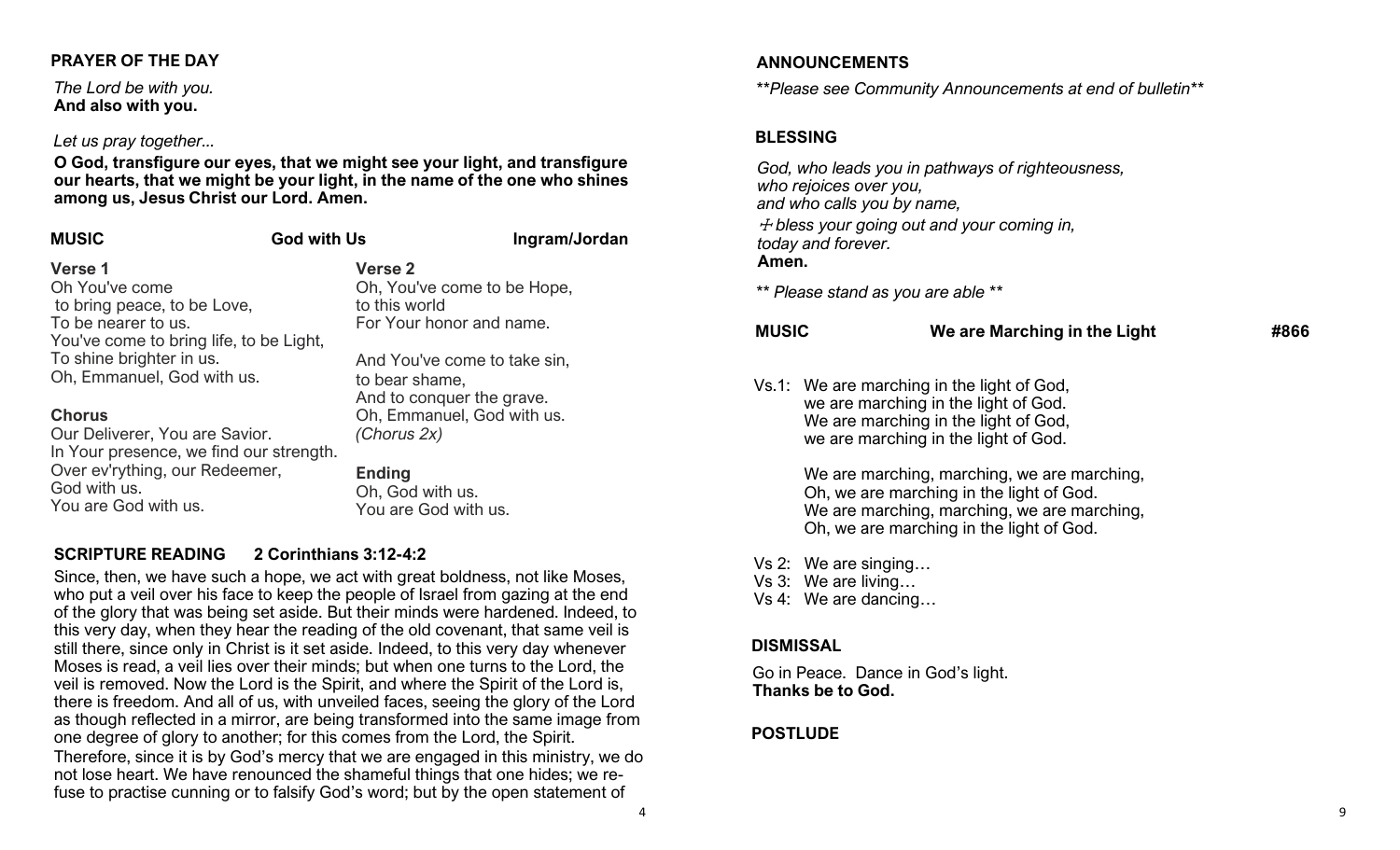#### **BLESSING OF THE OFFERING**

*Offering plates will not be passed around at this time. Please drop off offering before or after the services in the plates located just outside the sanctuary. If you're worshipping with us virtually, we invite you to make an offering by sending a check to the church or by visiting our secure online giving page at [www.crossofglory.us.](http://www.crossofglory.us/) Thank you for your generosity!*

#### **MUSIC Beautiful Savior #838 vs. 1,3,4**

Beautiful Savior, King of creation, Son of God and Son of Man! Truly I'd love thee, truly I'd serve thee, light of my soul, my joy, my crown. 4 Beautiful Savior, Lord of the nations, Son of God and Son of Man! Glory and honor, praise, adoration, now and forevermore be thine!

3 Fair is the sunshine, fair is the moonlight, bright the sparkling stars on high; Jesus shines brighter, Jesus shines purer than all the angels in the sky.

# **PRAYERS OF THE PEOPLE**

*P: God of grace,* **hear our prayer.**

# **LORD'S PRAYER**

*And now let us pray together the prayer that Jesus taught us...* 

**Our Father, who art in heaven, hallowed be thy name, thy kingdom come, thy will be done, on earth as it is in heaven. Give us this day our daily bread; and forgive us our trespasses, as we forgive those who trespass against us; and lead us not into temptation, but deliver us from evil. For thine is the kingdom, and the power, and the glory, forever and ever. Amen.**

the truth we commend ourselves to the conscience of everyone in the sight of God.

*Leader: The word of the Lord.* **ALL: Thanks be to God.**

# **SPECIAL MUSIC When a Star Is Shining ACS 915**

**Chorus**

Lead us on, lead us on, To a morning where the promise shines. Lead us on, lead us on, To a morning where the promise shines.

- *\*\* Please stand as you are able \*\**
- **GOSPEL READING Luke 9: 28-48a**

*P: The Gospel according to Luke the ninth chapter.*  **ALL: Glory to you, O Lord.**

Now about eight days after these sayings Jesus took with him Peter and John and James, and went up on the mountain to pray. And while he was praying, the appearance of his face changed, and his clothes became dazzling white. Suddenly they saw two men, Moses and Elijah, talking to him. They appeared in glory and were speaking of his departure, which he was about to accomplish at Jerusalem. Now Peter and his companions were weighed down with sleep; but since they had stayed awake, they saw his glory and the two men who stood with him. Just as they were leaving him, Peter said to Jesus, 'Master, it is good for us to be here; let us make three dwellings, one for you, one for Moses, and one for Elijah'—not knowing what he said. While he was saying this, a cloud came and overshadowed them; and they were terrified as they entered the cloud. Then from the cloud came a voice that said, 'This is my Son, my Chosen; listen to him!' When the voice had spoken, Jesus was found alone. And they kept silent and in those days told no one any of the things they had seen.

On the next day, when they had come down from the mountain, a great crowd met him. Just then a man from the crowd shouted, 'Teacher, I beg you to look at my son; he is my only child. Suddenly a spirit seizes him, and all at once he shrieks. It throws him into convulsions until he foams at the mouth; it